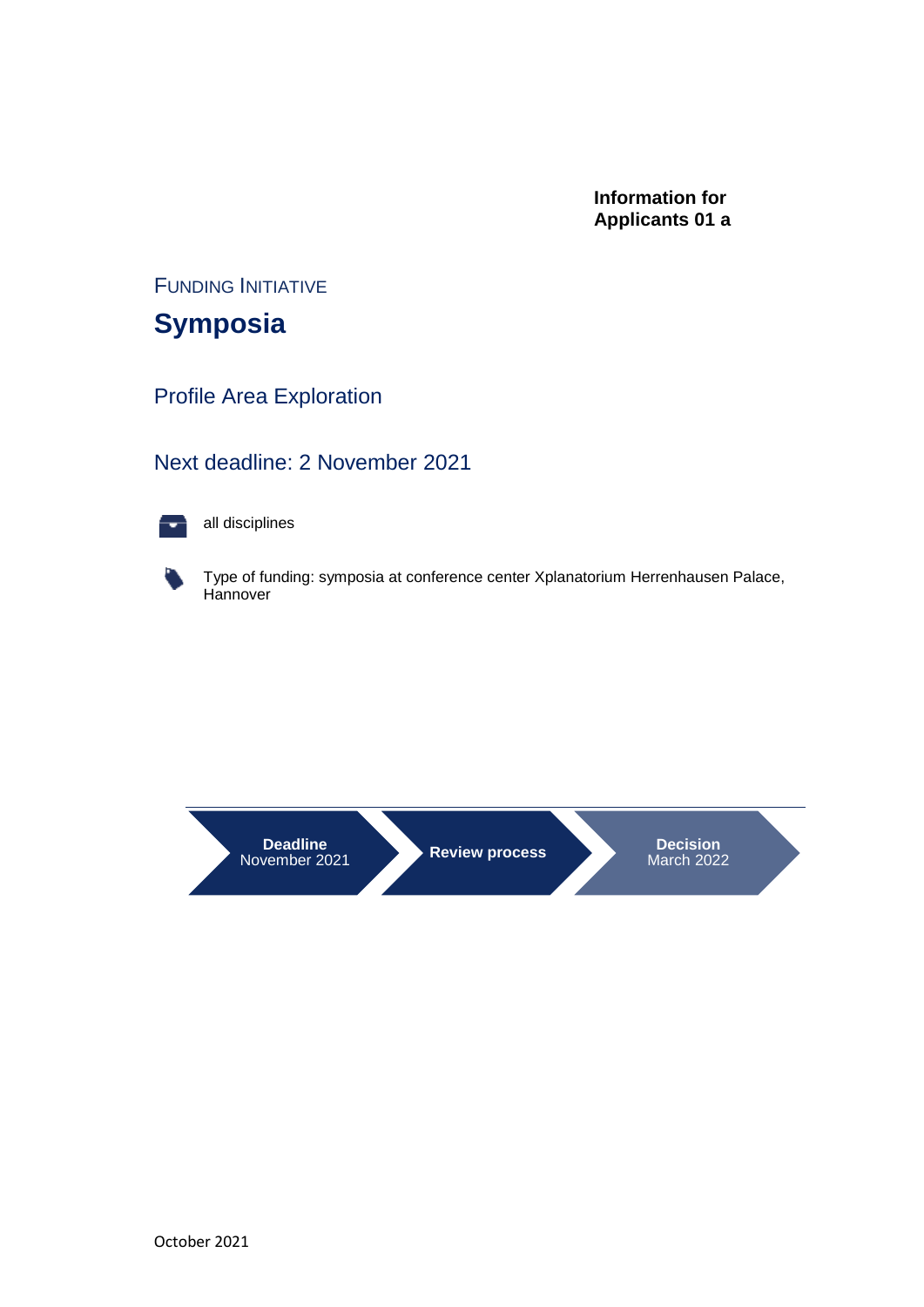

## 1 OBJECTIVES

### PROFILE AREA "EXPLORATION"

In the profile area "Exploration", the Volkswagen Foundation aims to provide researchers with opportunities to contribute to resolving major science-driven challenges with unorthodox questions and experimental methods. As a future lab, the Foundation wants to pave the way for new topics and research methods and establish previously untapped research fields.

### THE INITIATIVE

Within the funding initiative "Symposia", the Foundation supports events which provide the opportunity to develop new ideas and cutting-edge research perspectives and promote the discussion of topics and approaches which have not been addressed so far. Generally, these meetings have to have an **interdisciplinary** and **international** orientation. In exceptional and duly justified cases, it may also be possible to fund events within the context of a single discipline, provided that the results are expected to shed new light on the respective subject. Generally, the Foundation puts strong emphasis on a significant scientific issue as initial motivation for any funded symposium.

The Foundation expects an active participation of doctoral students and postdocs as well as a significant representation of women both as speakers and participants. The Foundation particularly encourages the development and testing of new event formats and methods to promote interaction among participants.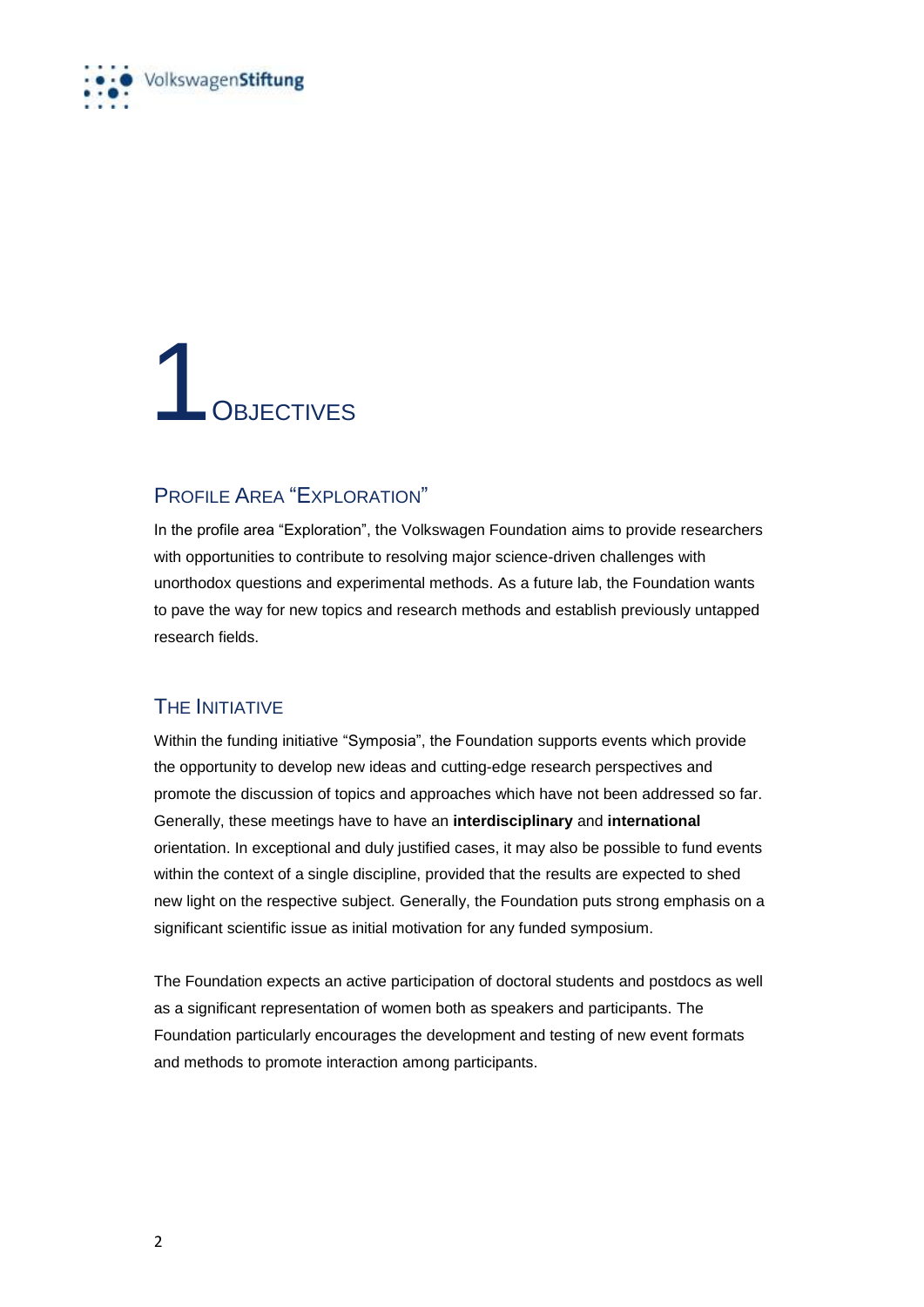

## 2<br>SCOPE OF FUNDING

Symposia funded by the Foundation take place at the conference center Xplanatorium Herrenhausen Palace, Hannover, within the framework of the Volkswagen Foundation's "Symposia Weeks" (see website for dates). The venue offers meeting and conference rooms of different sizes, together with a professional organizational as well as technical infratructure. In addition to the provision of this infrastructure and handling of organizational tasks, symposia are supported with funds covering personnel as well as non-personnel or publication costs. Support can be made available for events with usually up to 50 participants.

Apart from specific calls for proposals for so called 'thematic weeks', funding is open for any topic and not restricted to particular subject areas. It is therefore not necessary to address a topic related to a current funding initiative from the Foundation's funding portfolio.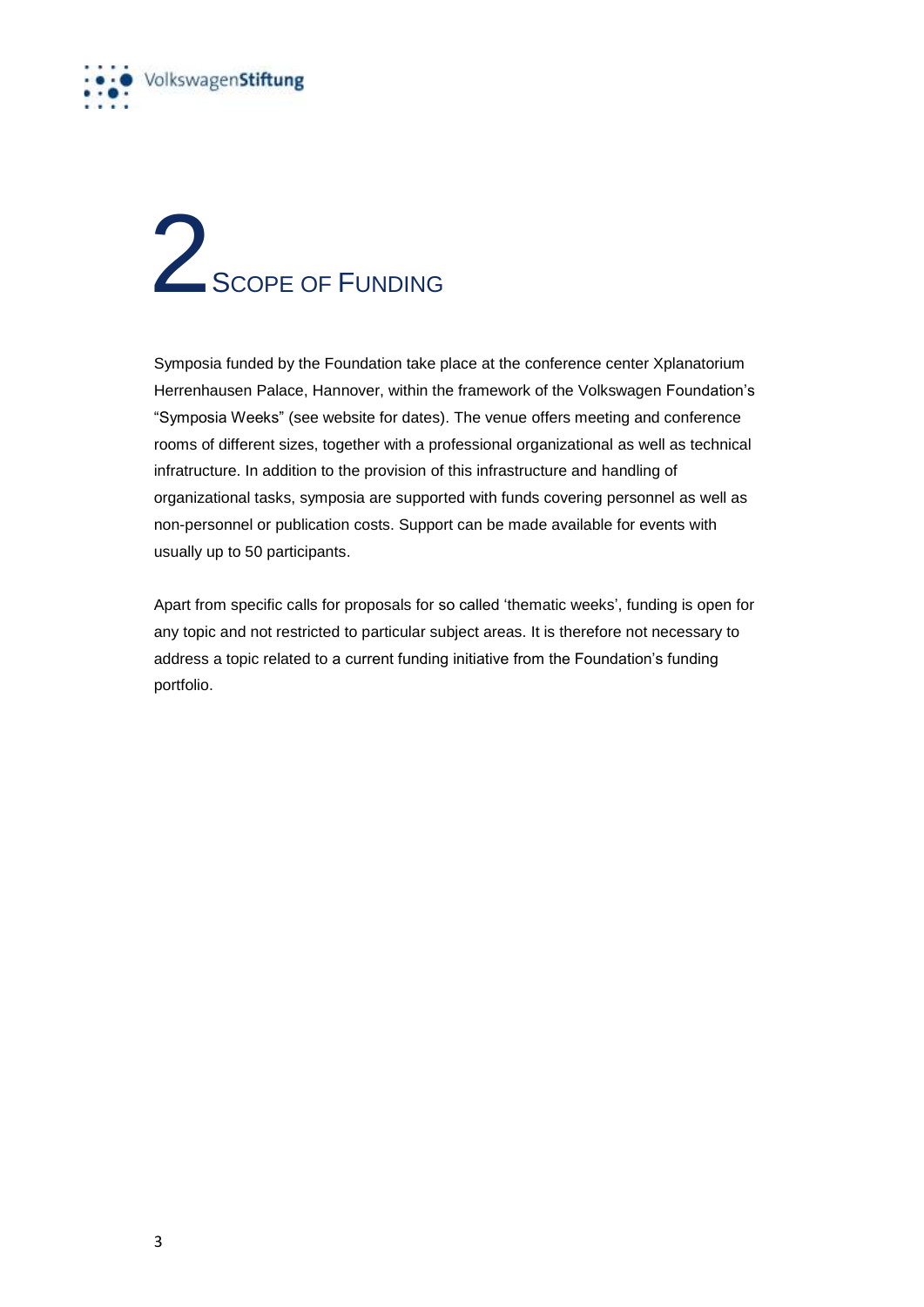

# 3 GENERAL CONDITIONS

Eligible for funding are researchers

- from all fields, who are employed at a scientific institution in Germany,
- at all career levels after the PhD.
- from foreign institutions applying as co-applicants.

Funds may be requested to cover the following costs:

- **personnel**
	- o funds for support staff during preparation, running and follow-up of the event
- **non-personnel costs**, e.g.
	- o travel expenses for participants actively involved in the event. The costs are expected to be kept to a minimum, especially with regard to air travel. The Foundation expects a critical examination of the necessity of flights and, as far as possible, the use of alternative means of transport.
	- o expense allowances for freelancers (e.g. journalists), who are actively involved in the event.
	- o expenses for accommodation (please estimate € 120 per night/person).
	- o funds for child care within the scope of the event (however, child care cannot be provided on site at Herrenhausen Palace).
- **publication expenses.** The Foundation generally expects that the results of the meeting will be published online and open access. Typical conference proceedings and pure print publications are not funded.

As part of the grant various services will be organized by the Volkswagen Foundation for you at Herrenhausen Palace:

- hotel reservations,
- provision of conference equipment,
- catering.

**The Foundation shall not be held liable for commitments incurred prior to the receipt of a grant letter.**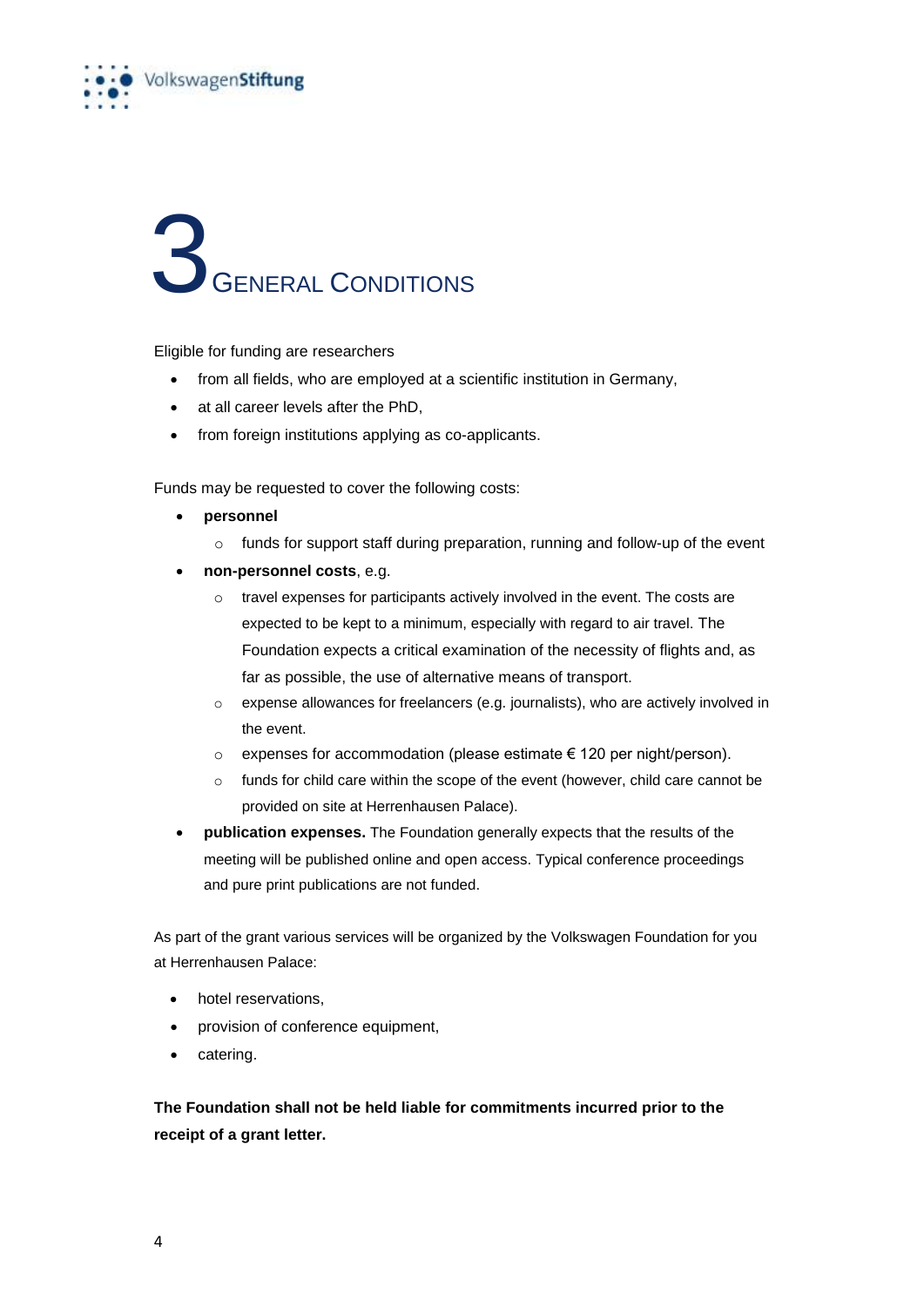

## **4**<br>Triangle Application and Selection Procedure

### **Application**

- **Short project description**, **(tentative) program of the event, short CVs of all applicants, budget plan** (see section 5)
- Applications should be written in English or German.
- Submission via the electronic application system of the Volkswagen Foundation (see section 5.). Please familiarize yourself at least three weeks before the deadline with the electronic application system to avoid problems at the final stage of the application process.

A decision is made after a consultation of external reviewers, usually three to four months after the deadline. In addition to the objectives of the symposium program described in section 1, the scientific quality of the event and the overall conclusiveness of the application are decisive factors in the review process.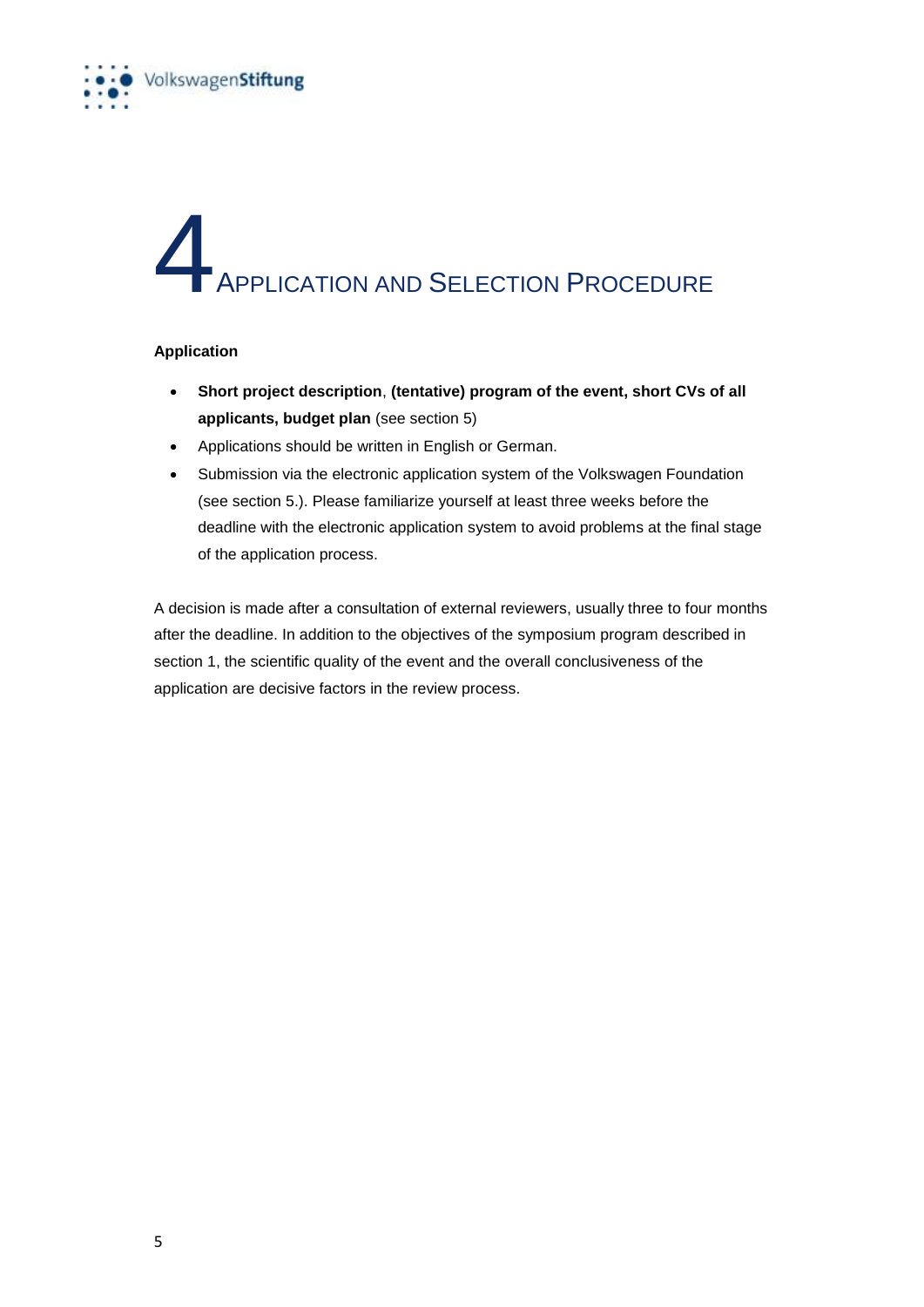

# **5**<br>APPLICATION CHECKLIST

Please submit your application online via the Volkswagen Foundation's electronic application system, using the templates which can be found at the end of section 6.

Applications can be submitted in German or English. The following attachments (pdf files) should be uploaded:

- **Short proposal** (please use the template provided at the end of section 6)
- Preliminary **program of the event**, please list thematic focal points and chosen event formats.
- **Short CVs of all applicants** (max. 2 pages per applicant, please submit all CVs in one file).
- Preliminary **list of participants** including the following information: Surname and first name(s) of all participants, gender, nationality, academic degree(s), field of studies. Please state whether attendance is confirmed or not.
- **Miscellaneous** (optional)

Please enter a **budget plan** directly in the application system

Please obtain information about the electronic application system of the Volkswagen Foundation prior to submitting your application. Information can be found in the document "Electronic Application System – Instructions and Tips" (see section 6). For technical questions regarding the use of the portal, please contact support@volkswagenstiftung.de.